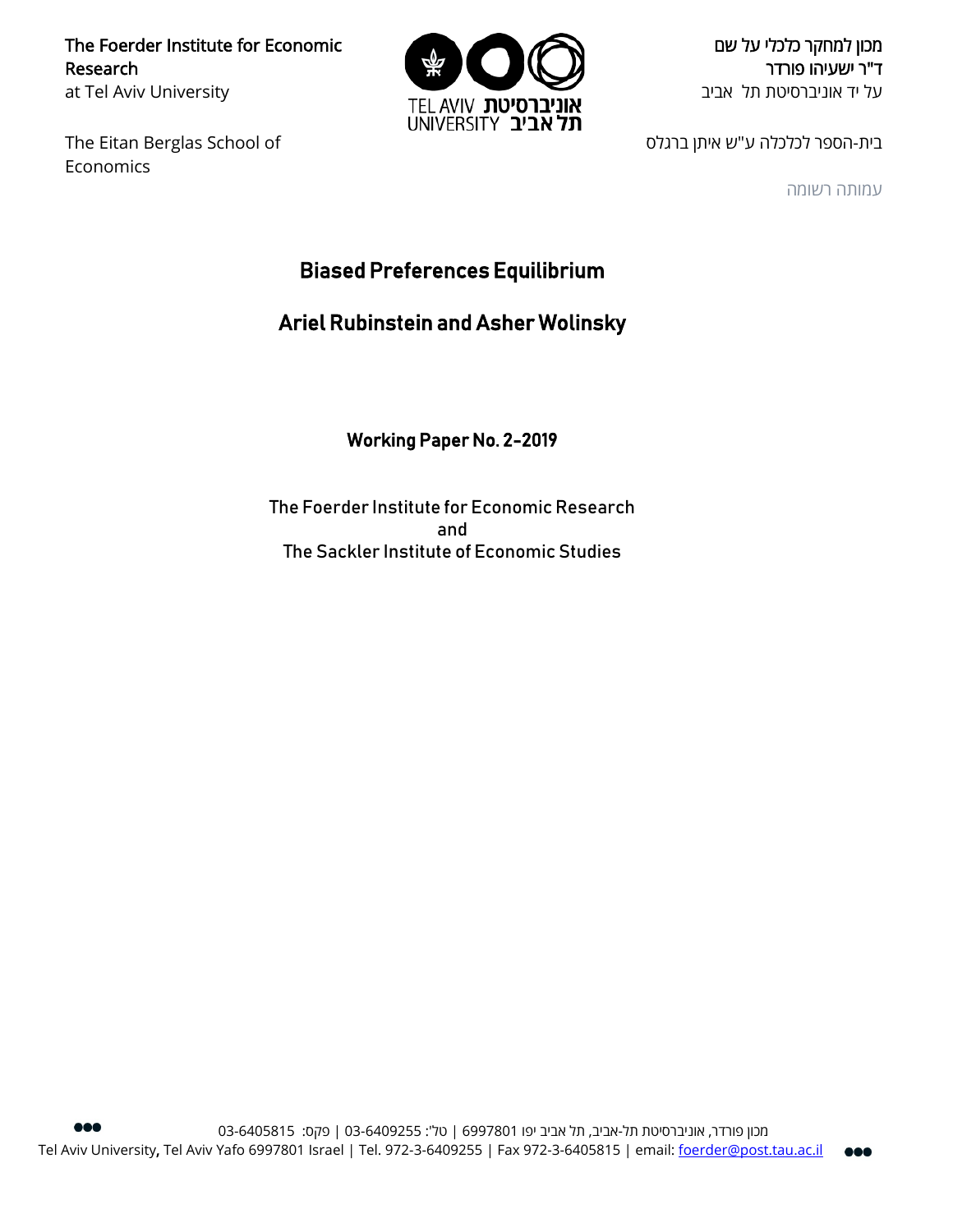## **Biased Preferences Equilibrium**

**Ariel Rubinstein**

School of Economics, Tel Aviv University and Department of Economics, New York University **and Asher Wolinsky** Department of Economics, Northwestern University

## **Abstract**

We model economic environments in which individual choice sets are fixed and the level of a certain parameter that systematically biases the preferences of all agents is determined endogenously to achieve equilibrium. Our equilibrium concept, Biased Preferences Equilibrium, is reminiscent of competitive equilibrium: agents' choice sets and their preferences are independent of the behavior of other agents, the combined choices have to satisfy overall feasibility constraints and the endogenous adjustment of the equilibrating preference parameter is analogous to the equilibrating price adjustment. The concept is applied to a number of economic examples.

AEA Classification: D50

Keywords: Biased Preferences, Equilibrium, Economic environment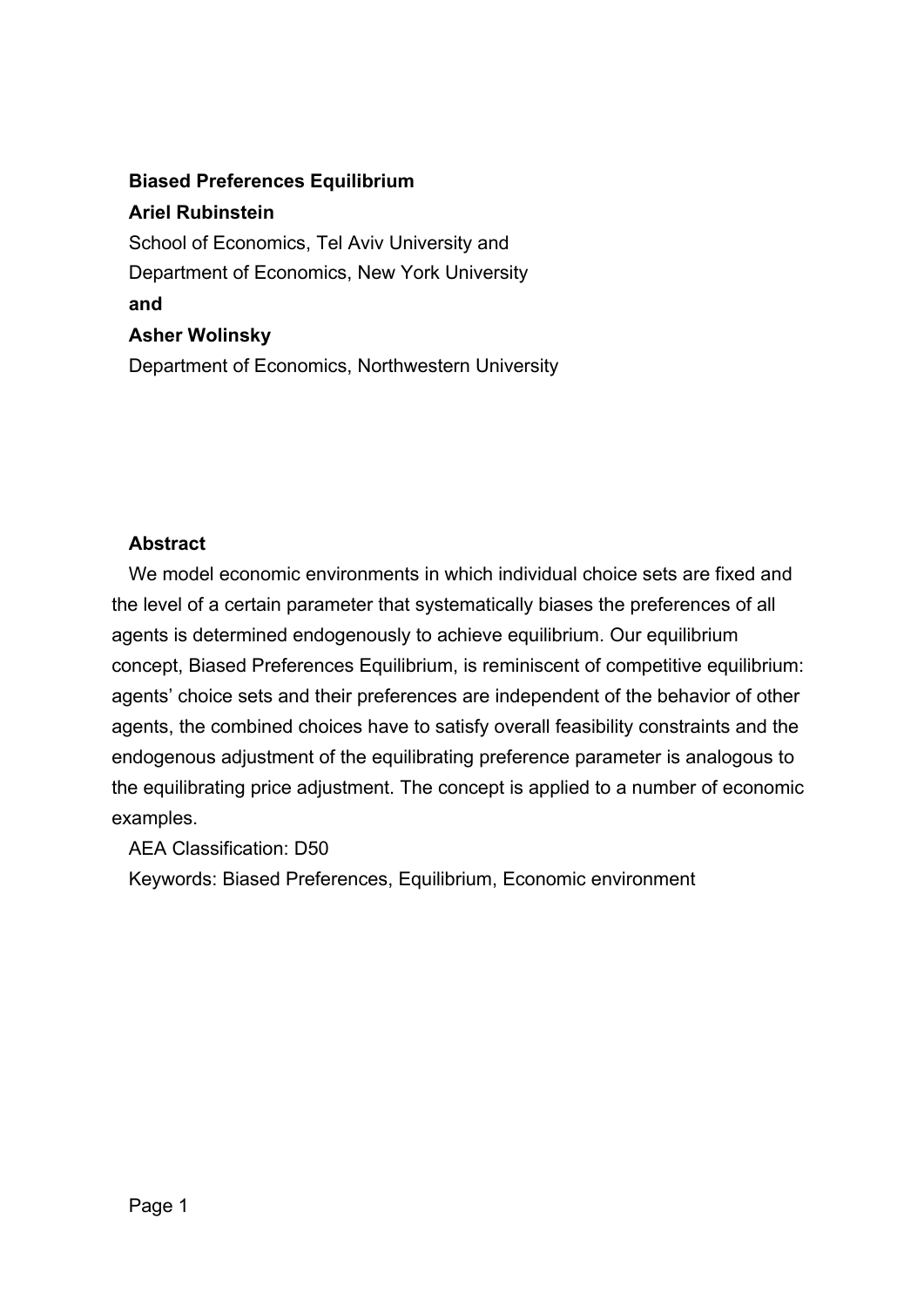### **1**. **Introduction**

The fundamental scarcity problem of economics—the tension between limited resources and insatiable wants—is resolved in conventional economic models by means of markets or central allocation mechanisms. In either case, preferences are viewed as exogenously fixed and the focus is on the role of instruments—prices or commands—that modify agents' choice sets.

The approach presented here is complementary to the standard framework. In this approach, agents' choice sets do not freely adjust and there is no central body dictating the rules. The resolution of the fundamental scarcity problem is obtained by means of a systematic adjustment of individuals' preferences giving rise to an equilibrium that achieves harmony between agents' choices and the social feasibility constraints. Naturally, if agents' preferences can be adjusted arbitrarily, then any feasible allocation can be trivially established as an "equilibrium".

However, we study the more interesting case in which systematic biases affect the preferences of all agents in the same way, which can be interpreted as reflecting an adjustment of values or cultural norms.

The idea that preferences might adjust to feasibility constraints is not new and can be seen already in the famous Aesop's Fable of the Fox and the Grapes. A bias in preferences can be interpreted as an adjustment of values or cultural norms. Consider, for example, a society whose survival depends on meeting a certain target level of a public good through voluntary contributions. If the original trade-offs between private consumption and the enjoyment from contributing are insufficient to achieve the target, then the survival pressure might trigger a social process that changes preferences, so as to make contributing sufficiently attractive to achieve the target. We abstract from the details of how such a social process might work and simply incorporate it within the assumption of common systematic adjustment of preferences.

The setup requires the definition of a new equilibrium concept – Biased Preferences Equilibrium. The environment is such that individual choice sets are fixed and the level of a certain parameter, which systematically biases the preferences of all agents, is determined endogenously to achieve equilibrium. This concept is reminiscent of competitive equilibrium in that an agent's choice set and preferences are independent of the behavior of other agents, and the combined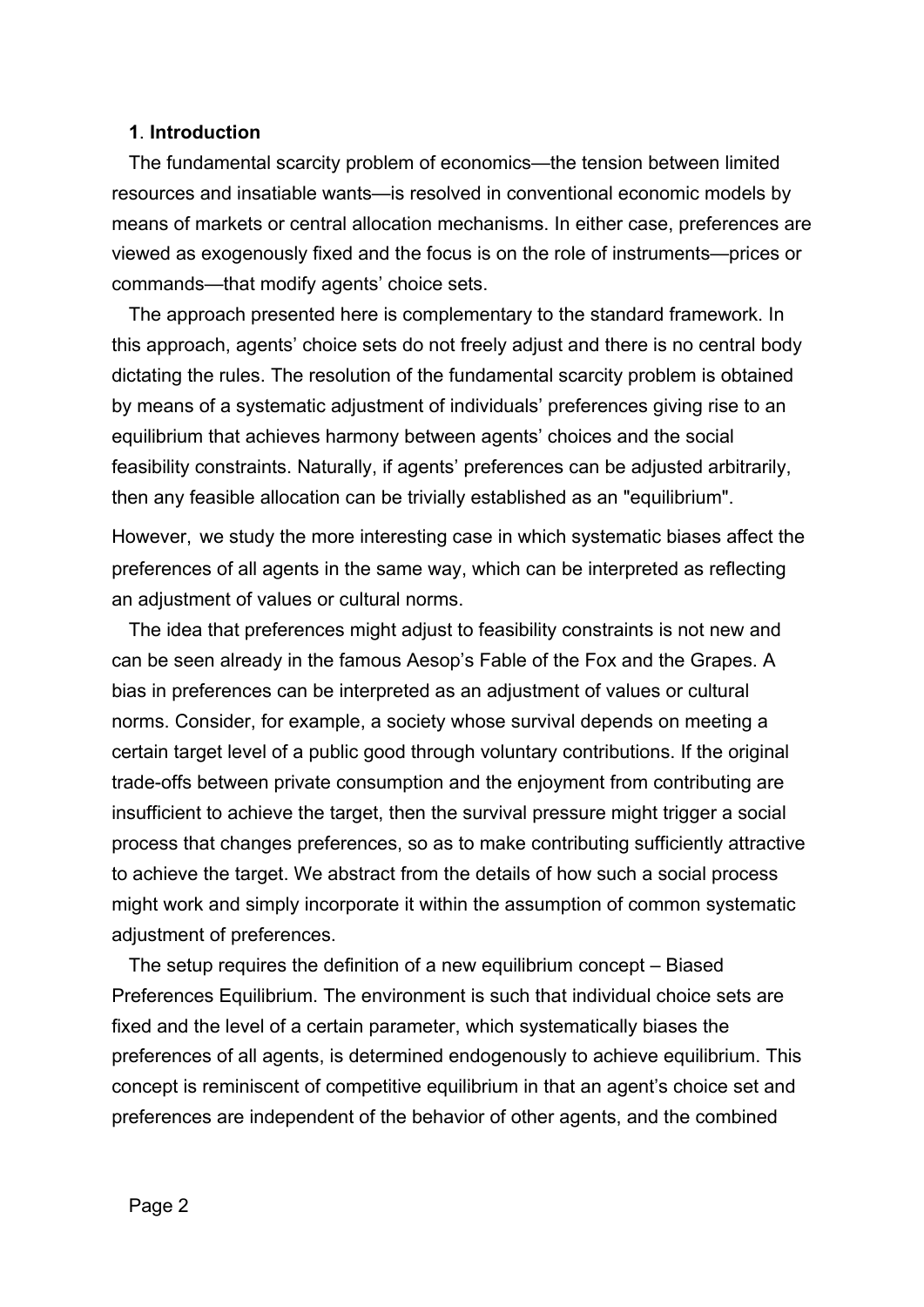choices must satisfy overall feasibility constraints. The endogenous adjustment of the equilibrating preference parameter is analogous to the equilibrating price adjustment in competitive equilibrium. After defining the concept, it is applied in several examples of economic environments in which limitations of various types preclude equilibrium if there is no possibility of preference adjustment. We will bypass the details of how and why the preference bias mechanism would emerge in place of a price or command mechanism and instead focus on the logic of the preference bias mechanism and how it might work in some economic examples.

The goal is to suggest a new perspective on the causal connection between economic feasibility constraints and shifts in preferences, whereby the former might induce the latter. This is a purely conceptual exercise to illustrate the dual role played by "adjustment in preferences" and "adjustment of choice sets". Nonetheless, the approach might be relevant in analyzing real-world situations, particularly when prices or commands are not capable of equilibrating the system due to rigidities, restrictive social norms or free riding. Also, note that in principle the approach is testable. One could imagine an experiment in which subjects' preferences are elicited after being exposed over time to a particular set of feasibility constraints.

The most closely related papers are Richter and Rubinstein (2015, 2018) in which social norms adjust to achieve harmony in a society. In the first of the papers, the norm is a common ordering of all alternatives; in the second, it is a partition of the alternatives into permitted and forbidden actions. The rest of the related literature focuses on endogenous preferences and norms. The main innovation of the model presented here is the role of preferences as endogenous equilibrating instruments. In the end of the paper we will comment further on the related literature and will further clarify the novelty of our approach.

#### **2**. **The model and solution concept**

An  $\mathop{\mathsf{economy}}$  is a tuple  $< N, Y, (X^i)_{i \in N}, F, P, \Lambda, T, (\succeq^i)_{i \in N} >$  where  $N$  is the set of agents, *Y* is the set of alternatives over which the agents' preferences are defined,  $X^i \subseteq Y$  is the set of private alternatives available to agent *i* i.e. his "choice set",  $F \subseteq \prod_{i \in N} X^i$  is a set of **feasible** profiles of agents' choices, P is a set of preference relations over *Y* and  $(\geq^i)_{i\in\mathbb{N}}$  is a profile of preferences from *P*. From here on we use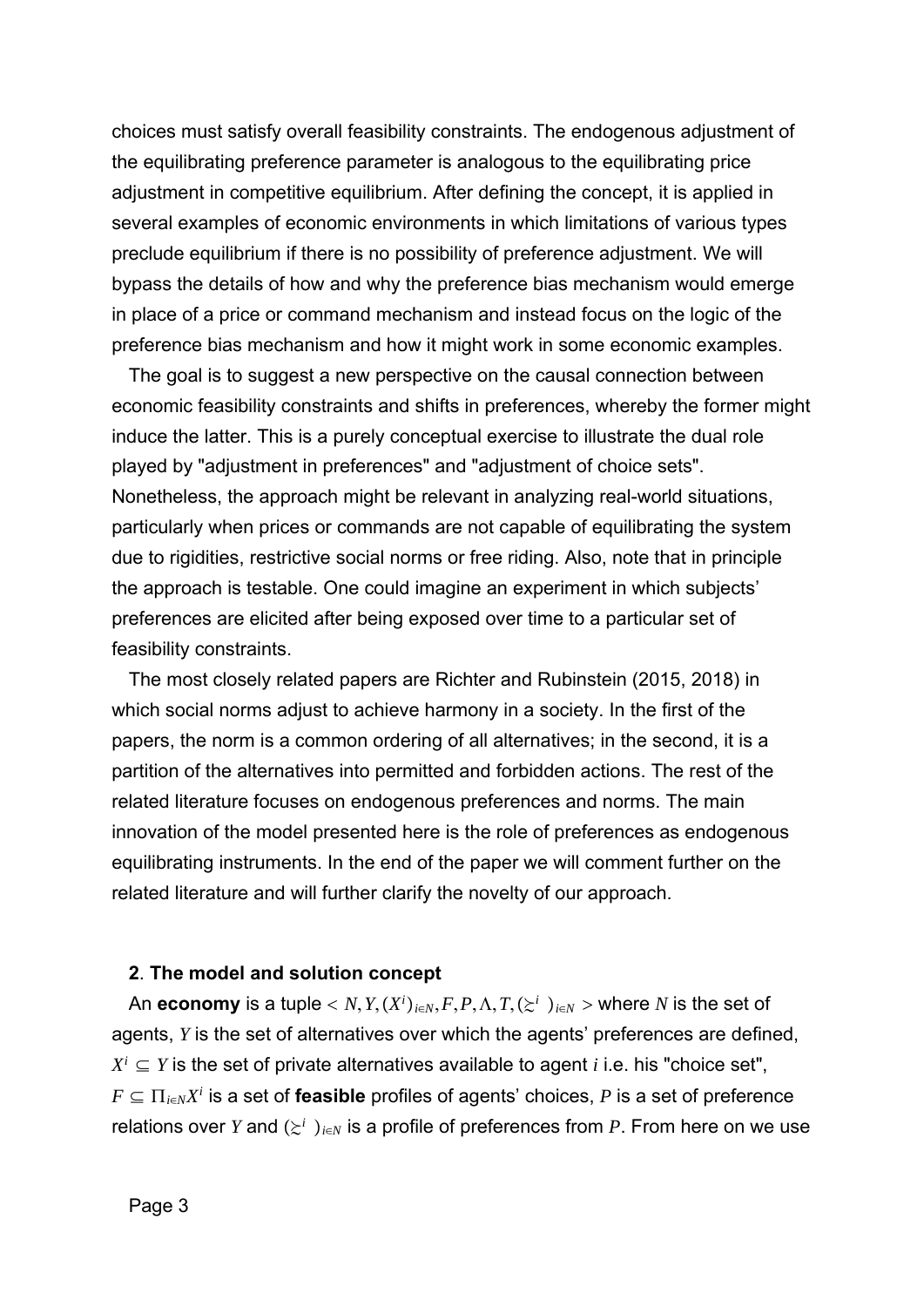the notation  $(z^i)$  for  $(z^i)_{i \in N}$ .

For example, in an exchange economy environment one specification of these elements is as follows: *Y* is the set of all possible bundles, *Xi* is agent *i*'s choice set, *F* is the set of all allocations satisfying the overall resource constraints.

Up to now the model is fairly standard. The special elements of the model are  $\Lambda$ and *T* where  $\Lambda$  is a set of "social values" states and the function  $T : P \times \Lambda \to P$ encodes the effect of a social values state on the preferences. In other words,  $\lambda \in \Lambda$  is a parameter that systematically affects the preference relations of all agents and  $T(\Sigma, \lambda)$  is the preferences that an agent with fundamental preferences  $\succcurlyeq$ ends up with when the social values state is  $\lambda$ . We use the shorthand notation  $\epsilon_{\lambda}$ for  $T(\geq,\lambda)$ .

Note that although agent *i* has to choose from the set *Xi* , his preferences are defined over the larger set *Y*. This is because it is more natural to describe the systematic change of the preference relations over *X* as being induced by a systematic change of the preferences over the larger space *Y*.

An **equilibrium** is a pair  $<$   $(\widehat{x}^i)$ ,  $\hat{z}$  $\widehat{\lambda} >$  such that  $(\widehat{x}^i) \in F$  and  $\widehat{x}^i \succcurlyeq _{\widehat{\lambda}}^i y$  for all  $i$  and all *y* ∈ *Xi* .

That is, an equilibrium is a profile of choices and a social value such that: (i) the profile  $(\widehat{x}^i)$  is feasible; (ii) each agent's choice  $\widehat{x}^i$  is individually optimal with respect to the endogenously determined preferences  $\stackrel{>}{_{\sim}}\!\!_{\hat{\lambda}}$  .

The standard Pareto efficiency notion with respect to the fundamental preferences will be called pre-efficiency. That is, a profile :  $(x^i) \in F$  is **pre-efficient** if there is no other  $(y^i) \in F$  such that  $y^i \succsim^i x^i$  for all  $i$  with strict inequality for at least one agent. Obviously, any equilibrium  $<$   $(\widehat{x}^{i}),$  $\hat{z}$  $\widehat{\lambda}$  > is post-efficient (in the sense that there is no other  $(y^i) \in F$  such that  $y^i \succcurlyeq_{\widehat{\lambda}}^i$  $\hat{a}^i_{\hat{\tau}}$   $\hat{\mathbf{x}}^i$  for all  $i$  with strict inequality for at least one of them) since  $\widehat{\mathbf{x}}^i$  is a maximizer over the entire set  $X^i$  of  $\gtrsim^i_{\widehat{\lambda}}$  .

The following sections present examples in which this framework is applied. Prior to that, it is worthwhile to make two observations. First, the equilibrium in each of the following examples will obviously depend on the particular specification of the possible preference adjustments, as embodied in the set of parameters  $\Lambda$  and the function *T*. Any particular modeling of these elements is bound to be somewhat ad-hoc. In the examples that follow, we adopt an approach that is both tractable and intuitive. In line with the standard economic view of preferences as a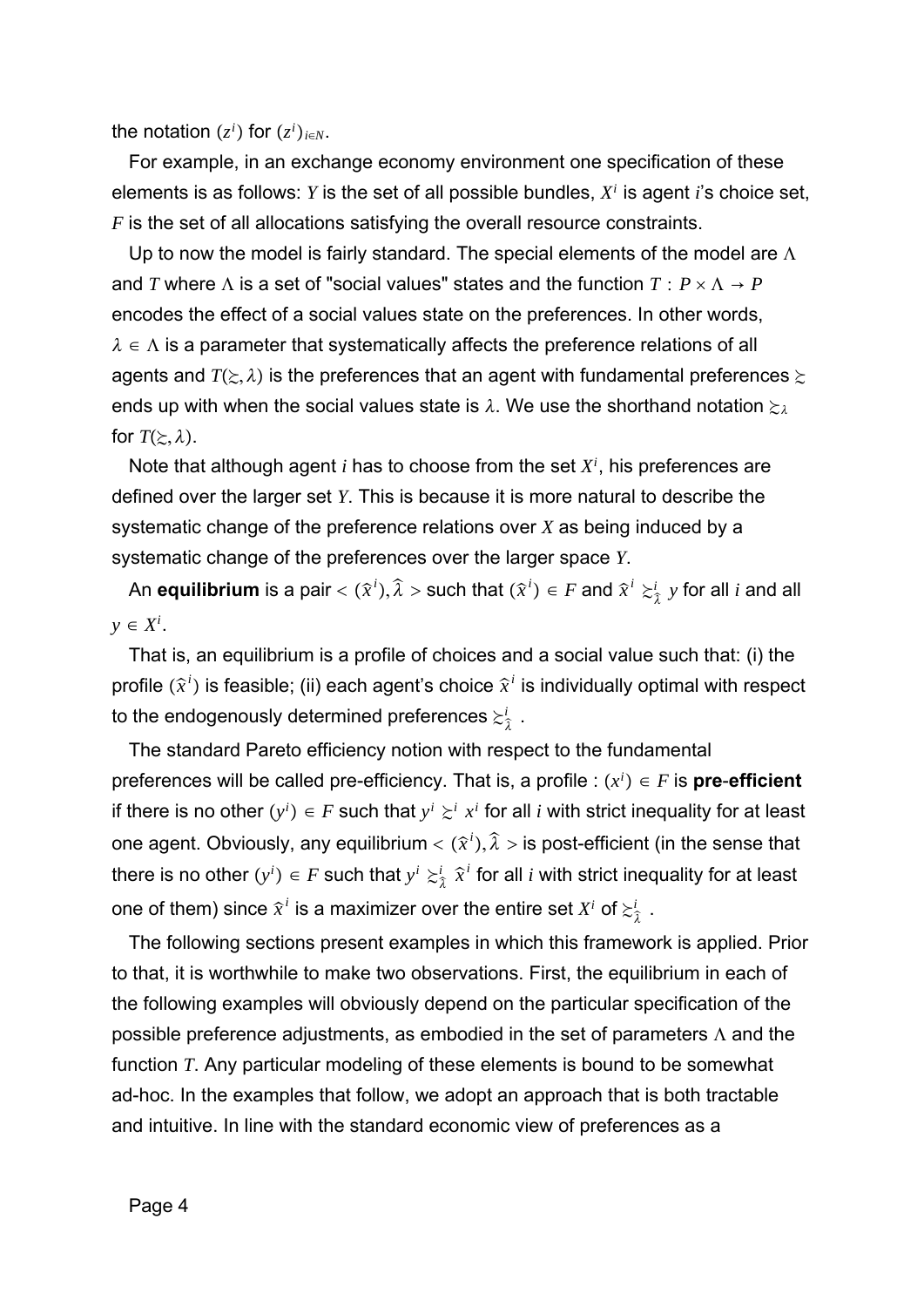specification of tradeoffs between goods, the preference adjustments of preferences we allow correspond to multipilcation by a constant of each of these tradeoffs uniformly across agents (thus preserving the consistency between any pair of tradeoffs).

Second, a more general version of the model would allow the agents' choice sets to be endogenous. In that case, the parameter  $\lambda$  would have a broader interpretation and agent *i*'s choice set would be  $X^i(\lambda)$ . For example, in an exchange economy environment,  $\lambda$  might consist of a preference bias parameter, as above, and a price vector. The sets  $X^i(\lambda)$  would then be the agents' budget sets as determined by their respective endowments and the price vector. While such generalization might lead to more interesting applications, it is not required for the simple examples discussed below and we will therefore maintain the assumption of fixed exogenous *Xi* .

#### **3**. **The Shapley**-**Shubik Assignment Model**

Consider the Shapley and Shubik (1971) assignment model: *N* is a set of *n* individuals; *H* is a set of *n* houses; and *Y* is the set of all pairs  $(h,m)$  where  $h \in H$ and  $m \in R$  is a monetary transfer to the agent. We use the symbol h to also denote the pair  $(h, 0)$ . Let  $X^i = H$  for all *i* and let *F* be the set of profiles such that no house is allocated to two individuals. Let *P* be the set of all preferences over *Y* represented by a utility function of the form  $v(h) + m$ . Therefore, a preference relation in *P* is characterized by a vector of positive numbers  $(v(h))_{h\in H}$  where  $v(h)$  is the rate of substitution between the house *h* and money. Note that, although agents have to choose a house from *H*, their preferences are induced by their preferences over a larger domain that also involves money transfers. Denote by *vi* agent *i*'s utility function over *Y*.

Let  $\Lambda=R_+^H.$  A  $\lambda\in\Lambda$  stands for a uniform systematic change of the rates of substitution between houses and money. The transformation  $T(v, \lambda)$  multiplies each rate of substitution between *h* and money by  $\lambda(h)$  in a uniform manner across all individuals. That is,  $T(v, \lambda)$  is the preference relation in P characterized by the function  $\lambda(h)v(h) + m$ .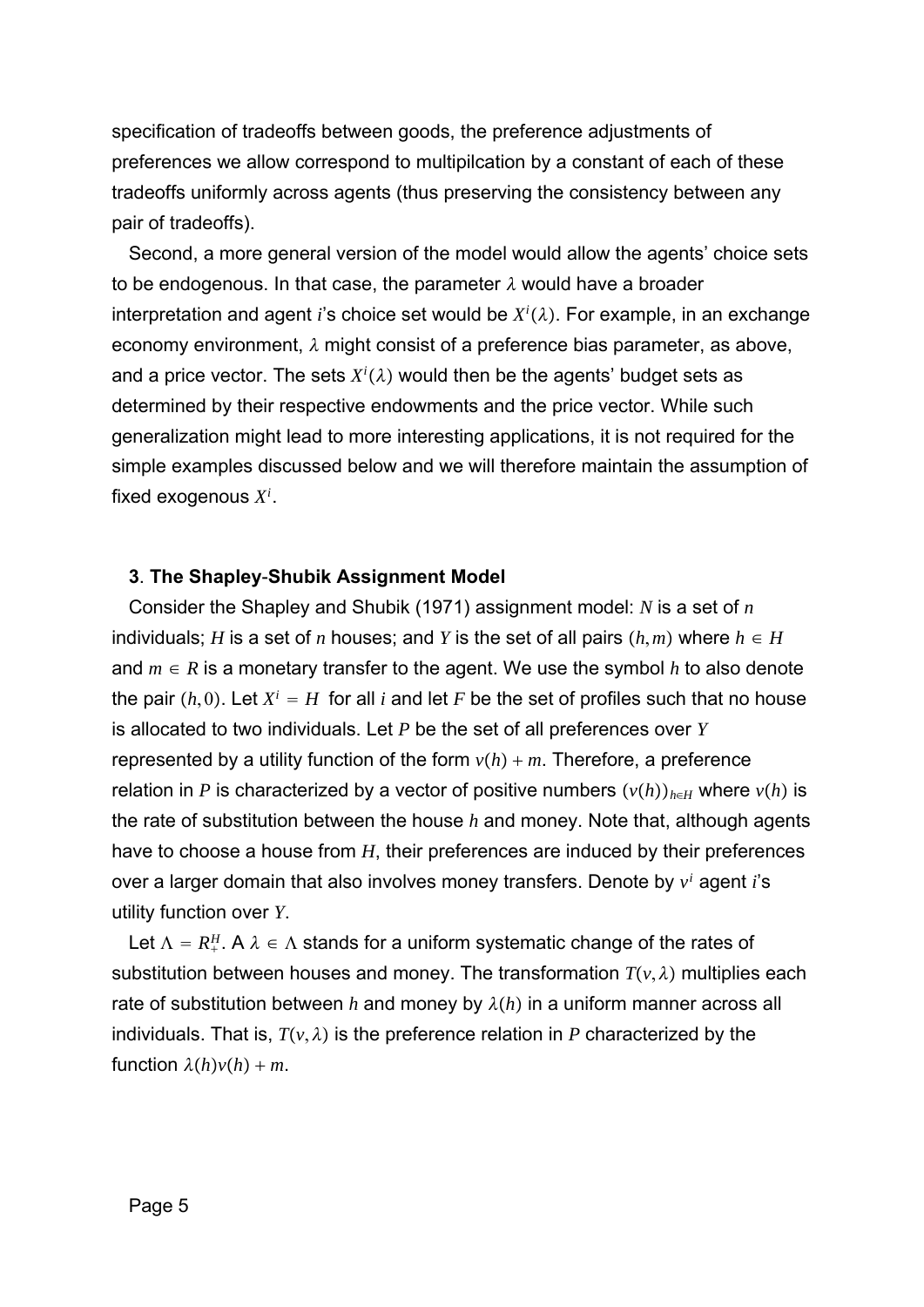**Claim 1**. (i) An equilibrium exists. (ii) All equilibria are pre-efficient.

**Proof**: (i) The proof makes straightforward use of Shapley-Shubik's original theorem. Consider the Shapley-Shubik house allocation setting with preferences characterized by  $u^{i}(h) = \ln v^{i}(h)$ . By the Shapley-Shubik theorem, there is a vector of monetary transfers  $(p_h)_{h∈H}$  and a feasible profile  $(h^i)$  such that, for each agent *i*, the assigned house  $h^i$  maximizes  $u^i(h) + p_h$  over the set  $B(p) = \{(h, p_h) | h \in H\}$ . This implies that  $h^i$  also maximizes  $e^{u^i(h)+p_h} = e^{p_h} v^i(h)$  over  $B(p)$ , for each *i*. Therefore,  $\langle (h^i), (e^{p_h})_{h \in H} \rangle$  is an equilibrium.

 $\phi$  (ii) Let <  $(h^i)$ ,  $(\lambda(h))_{h∈H}$  > be an equilibrium with the utility functions  $(w^i)$  such that  $w^i(h^i)>0.$  Assume that  $(h^i)$  is not ex-ante Pareto efficient. Then, there is a feasible allocation  $(x^i)$  such that  $w^i(x^i) \geq w^i(h^i)$  for all *i* with at least one inequality. But then  $\Pi_{i\in N} w^i(x^i) > \Pi_{i\in N} w^i(h^i).$  Since both  $(h^i)$  and  $(x^i)$  are allocations,

 $\Pi_{i\in N}\lambda(x^i) = \Pi_{i\in N}\lambda(h^i)$ . Therefore,

 $\prod_{i\in N}\lambda(x^i)w^i(x^i)=\prod_{i\in N}\lambda(x^i)\prod_{i\in N}w^i(x^i)>\prod_{i\in N}\lambda(h^i)\Pi_{i\in N}w^i(h^i)=\Pi_{i\in N}\lambda(h^i)w^i(h^i)$  which implies that for at least one agent *i*,  $\lambda(x^i)w^i(x^i) > \lambda(h^i)w^i(h^i)$  contradicting  $h^i$  being the maximizer of  $\lambda(h)w^i(h)$  over all houses.  $\blacksquare$ 

**Comment:** If  $\lambda$  transforms the preferences in a more elaborate way, then there can be multiple equilibria, some of them may not be pre-efficient. For example, suppose that  $\lambda$  is a vector  $\lambda(h) = (\alpha(h), \beta(h))$  such that  $T(v, (\alpha, \beta))(h) = \alpha(h) + \beta(h)v(h)$ . Order the houses arbitrarily  $h_1, \ldots, h_n$ . First fix  $\beta(h_1)$ such that the difference between the highest value of  $\beta(h_1)v_i(h_1)$  and the second highest value is between  $10^{2n}$  and  $10^{2n-1}$ . Continue with  $h_2$  so that the corresponding difference is between 102*n*−1 and 102*n*−1−<sup>1</sup> and so on. Then, apply the Shapley-Shubik result to calculate the equilibrium monetary transfers  $(a(h))_{h\in H}$ . Since the equilibrium assignment maximizes the sum of values, it must be describable by a sequential allocation procedure whereby at the *m*-th stage the individual with the highest value from among those who were not assigned earlier to *h*1,...,*hm*−<sup>1</sup> is assigned to *hm*. This allocation may not be pre-efficient. To see this, consider the case of two individuals 1 and 2 and  $H = \{a,b\}$  with  $v^1(a) = 1$ ,  $v^{1}(b) = 0$ ,  $v^{2}(a) = 2$  and  $v^{2}(b) = 3$ . Applying the above procedure with the order  $(h_1, h_2) = (a, b)$  results in an equilibrium allocation  $(b, a)$ , which is Pareto-dominated by  $(a,b)$  according to the fundamental preferences.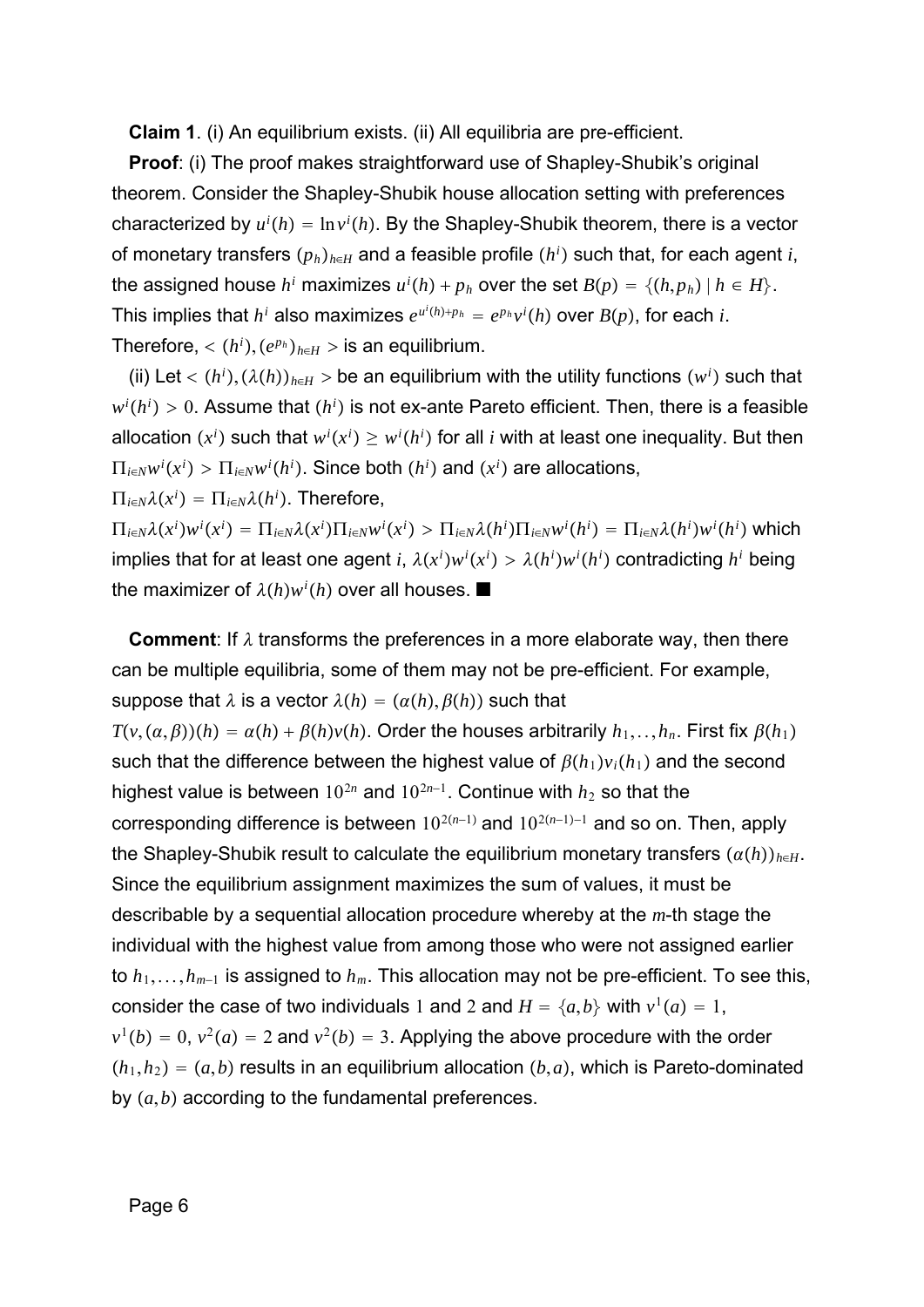## **4**. **An Exchange Economy with Fixed Prices**

Consider an exchange economy with *K* goods. Each agent *i* has an initial endowment *wi* . Let *w* denote the total endowment. Trade can take place only at the fixed prices  $p = (p_k)$ . In this case  $Y = R^K_+$  (the set of all bundles),  $X^i = \{x \, | \, px = pw^i\}$  for all  $i$ , and  $F = \{(x^1, \ldots, x^n) \mid \sum_i x^i = w\}$ . Let  $P$  be the set of all preference relations represented by a separable, differentiable, strictly increasing (in each argument) and concave function. Let *U* denote the set of all such functions and let  $u^i \in U$  denote the utility function representing agent *i*'s preferences. The set  $\Lambda$  consists of all vectors  $\lambda = (\lambda_1,\lambda_2,..,\lambda_K) \in R^K_{++}.$  Given  $u \in U$  such that  $u(x) = \sum_{j=1,..,K} v_j(x)$ , let  $T(u,\lambda)$  be the preferences represented by  $u_{\lambda}(x) = \sum_{i=1,\dots,K} \lambda_j v_j(x_i).$ 

Notice the similarity between the preference bias in this case and that of the previous section. Here, the subjective marginal rates of substitution of all individuals between any good *k* and good 1 are biased by the same multiplier. There, too, the subjective rate of substitution for all individuals between any particular house *h* and money are biased by the same multiplier.

**Claim 2**. (i) The model has an equilibrium. (ii) All equilibria are pre-efficient.

**Proof**. For simplicity, we prove the proposition for the case in which every bundle in every efficient allocation is either strictly positive or all zero. To see the intuition behind this, consider first the  $n = K = 2$  case depicted by the Edgeworth box in Figure 1:



Figure 1

Let *E* be the intersection point of the contract curve and the line sloped −*p*1/*p*<sup>2</sup>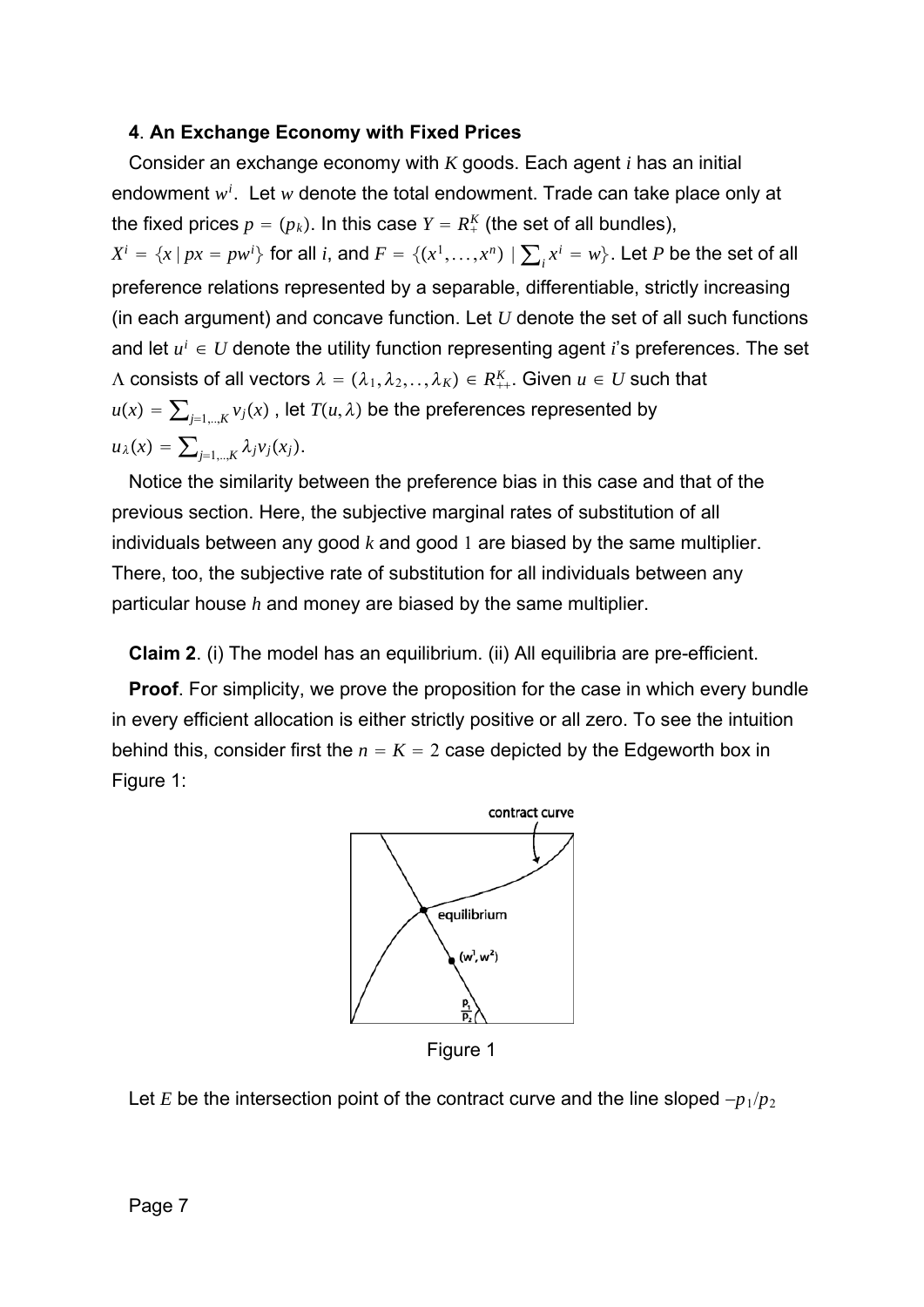through the initial endowment. Let  $(e^1, e^2)$  be the allocation at *E*. Since the contract curve is continuous and connects the two opposing corners of the box, such an intersection point exists and obviously  $(e^1, e^2) \in F$ . Denote by  $MRS(u)(x)$ the marginal rate of substitution of the function *u* at the bundle *x*. Then, since the allocation  $(e^1, e^2)$  is efficient  $MRS(u^1)(e^1) = MRS(u^2)(e^2) = \mu$ . Let  $(\hat{\lambda})$  $\widehat{\lambda }_{1},$  $\widehat{\lambda}_{2}$  =  $(\frac{p_{1}}{\mu p_{2}}, 1)$ and  $\widehat{x}^i = e^i$ . Then,  $MRS(u^i_{\widehat{\lambda}})(\widehat{x}^i) = p_1/p_2$  and thus the pair  $<(\widehat{x}^i)$ ,  $\hat{z}$  $\widehat{\lambda} >$  is an equilibrium.

For the general case, Balasko (1979) showed that for every price vector *p*, there is a Pareto-efficient allocation  $(e^i)$  such that  $pe^i = pw^i$  for all *i*. By the Pareto efficiency of  $(e^i)$ , there is a vector  $\mu = (\mu_1, \mu_2, ..., \mu_K)$  and a vector of scalars  $(c^i)$  $\int$  such that  $\nabla u^i(e^i) = c^i\mu$  for each agent *i*. Let  $\widehat{\lambda}$  be a vector such that  $\widehat{\lambda}_k\mu_k = p_k$  and  $\widehat{x}^i=e^i.$  Then,  $\nabla u_{\widehat{\lambda}}^i(\widehat{x}^i)=c^ip$  for all  $i$  and therefore,  $\widehat{x}^i$  maximizes  $u_{\lambda}^i$  over  $X^i.$  Thus,  $\langle (\hat{x}^i),$  $\hat{z}$  $\widehat{\lambda} >$  is an equilibrium.

(ii) Let  $<$   $(\widehat{x}^i)$ , $\lambda >$  be an equilibrium. The bundle  $\widehat{x}^i$  maximizes the function  $u^i_\lambda(x)=\sum_{j=1,..,K}\lambda_jv^i_j(x_j)$  over  $X^i=\{x\,|\, px=pw^i\}.$  Given the differentiability of the utility function  $u^i$ , the bundle  $\widehat{x}^i$  maximizes the function  $u^i(x) = \sum_{j=1,..,K} v^i_j(x_j)$  over  $\{x \mid p^{\lambda}x = p^{\lambda}w^i\}$  where  $p_j^{\lambda} = p_j/\lambda_j$  for every commodity *j*. Thus,  $(\hat{x}^i)$  is pre-efficient. 

In the case of  $K = 2$  this result can be extended to preferences represented by any differentiable utility function (not just separable). This is because, for any function *u* and for any positive number  $\lambda$ , there is a utility function  $u_{\lambda}$  such that  $MRS(u_{\lambda})(x) = \lambda MRS(u)(x)$ . However, this is not generally true when  $K > 2$ .

Our (fixed price) equilibrium outcome might be inferior to the initial endowment for soms of the fundamental preferences). That is, while the point *E* in the  $n = K = 2$  case pme agent in terms of the original preferences. Obviously, this is in contrast to the Pareto superiority of any competitive equilibrium outcome to the initial endowment (in terresented in the beginning of the proof is pre-efficient, it might not be in the core.

Figure 2 depicts an illustration of the equilibrium for the case of  $n = K = 2$  and with linear fundamental preference  $\alpha^i x_1 + x_2$ . We present one possible configuration in which  $p_1/p_2 > a^1 > a^2 > 0$ . The Pareto-efficient allocations are all points on the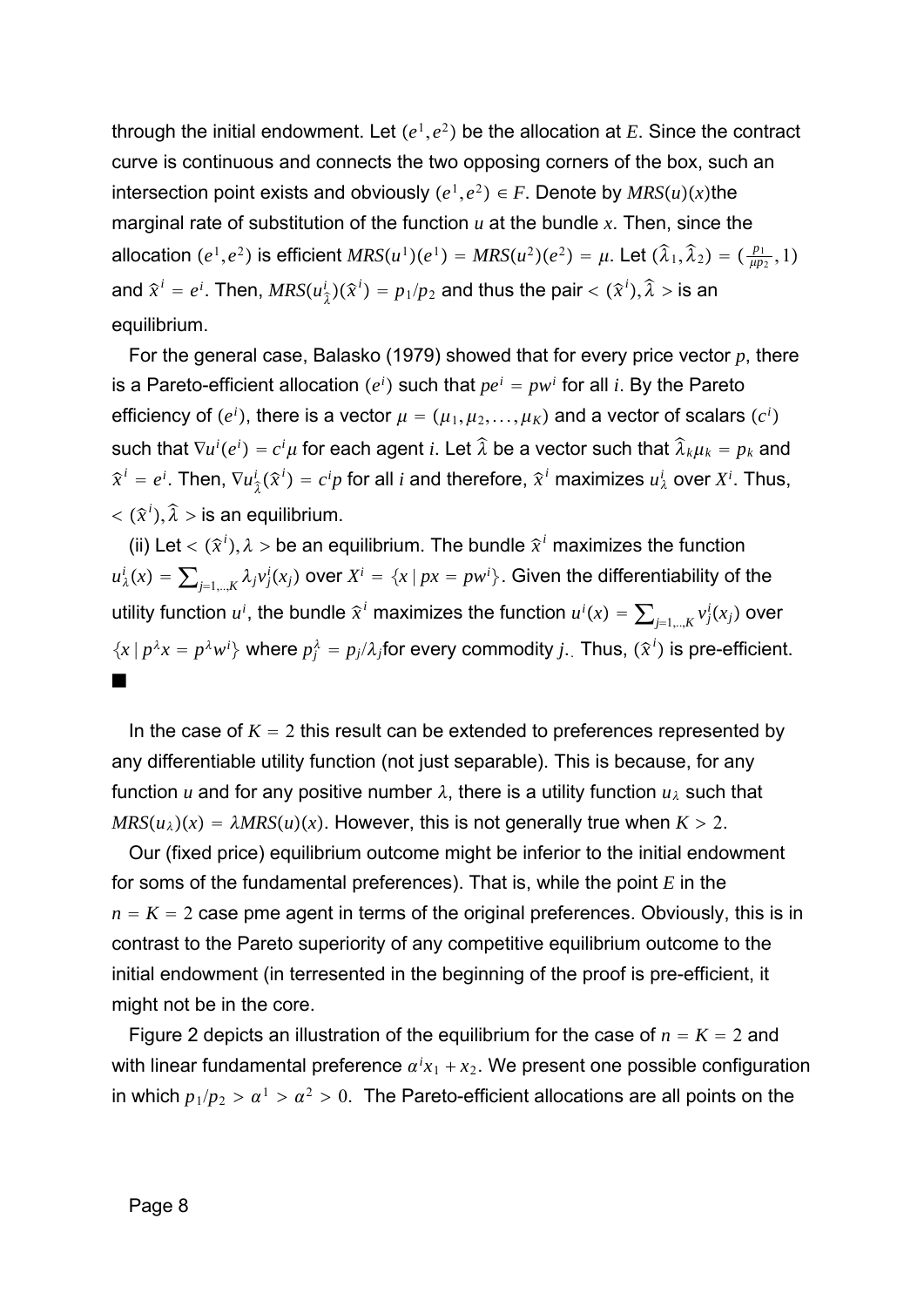south and east edges of the Edgeworth box.



To obtain an equilibrium, the relative value of good 1 needs to increase. An equilibrium  $\lambda$  transformation of the preferences rotates both indifference curves clockwise making them steeper so that Agent 2's indifference curve exactly coincides with the budget line and hence Agent 1's indifference curve is even steeper. In the resulting equilibrium allocation, Agent 1 gets only good 1 and Agent 2 gets all of good 2 and the remainder of good 1. Note that in this equilibrium, Agent 1 is worse off in terms of the original preferences.

If the budget line does not coincide with the (negatively sloped) diagonal, then this is the only equilibrium preference transformation. In the special case that the budget set coincides with the minor diagonal, there is a continuum of rotations that support an allocation in which each agent gets the entire stock of a distinct good.

The idea of equilibrium with fixed prices is the subject of a large literature (see for example Benassy (1986) and the references there). The novelty in our model is that preferences, in contrast to rationing schemes, adjust to equilibrate the market.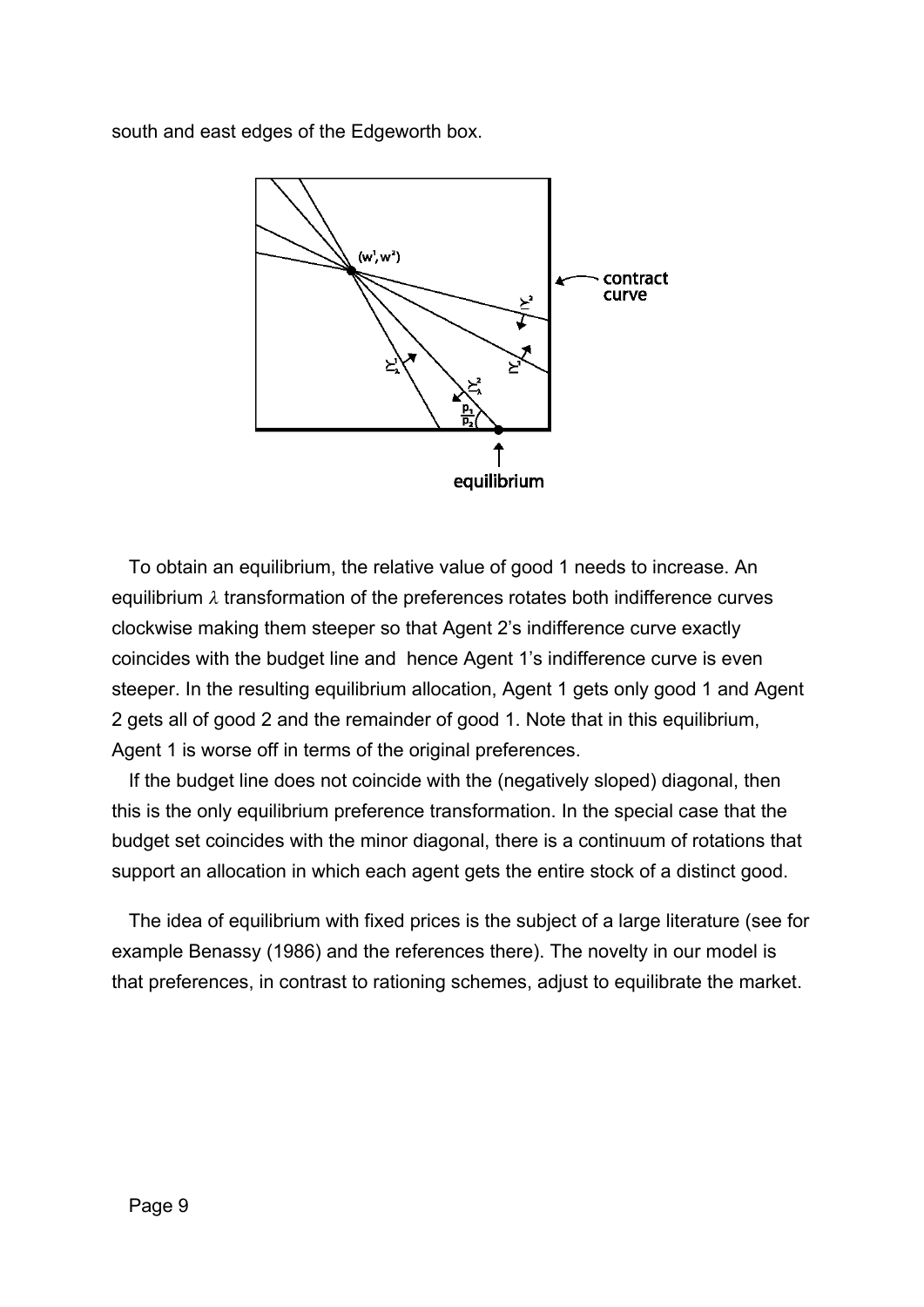#### **5**. **Giving with Pride and Receiving with Shame**

The stock of a single consumption good is distributed across a society consisting of a unit mass (continuum) of agents. A public fund is dedicated to redistribution in this society. Agents voluntarily contribute to the fund and can freely withdraw from it. Donors experience pride while donees experience shame. The fund has to be balanced, i.e. contributions must equal withdrawals.

The initial ownership of the good is described by a distribution function *G* on the interval  $[0,M]$  with strictly positive density g. The set Y is the set of pairs  $(c,d)$  where *c* is a non-negative amount of consumption and *d* is the transfer to (positive *d*) or from (negative *d*) the public fund. An agent with wealth *w* faces the choice set  $X^w = \{(c,d) \mid c+d=w\}$ . The set *F* is the set of all profiles  $(c^w, d^w)_{w\in[0,M]}$  such that  $\int_0^M d^w dG(w) = 0.$  The set  $P$  contains all preferences represented by a utility function of the form  $U_a(c,d) = \alpha u(c) + r \max[d,0] + s \min[d,0]$ , where *u* is strictly increasing and concave,  $u'(0) = \infty$ ,  $u'(M) = 0$  and  $\alpha, r, s > 0$ . The coefficient *r* captures the pride of donating and the coefficient *s* captures the shame associated with withdrawing. It is assumed that  $s \geq r$ , which makes it suboptimal for an agent to both give and take. All agents have the preference relation represented by the utility function  $U_1$ .

Let  $\Lambda = (0, \infty)$  and let  $T(U, \lambda)$  transform  $U_1(c,d)$  to  $U_2(c,d)$ . Thus,  $\lambda$  captures the degree of sensitivity to pride and shame. All of *U*'s marginal rates of substitution between consumption and the mental cost of giving or receiving are  $\lambda$  multiplies of the corresponding magnitudes of *U*1.

**Claim 3**. (**i**) The model has a unique equilibrium  $<$   $(\widehat{c}^w, \widehat{d})$  $\widehat{d}^w)_{w\in[0,M]},$  $\hat{z}$  $\widehat{\lambda} >$ .

(ii) Let  $\underline{w}$  and  $\overline{w}$  satisfy  $\widehat{\lambda} u'(\underline{w}) = s$  and  $\widehat{\lambda} u'(\overline{w}) = r$ , respectively. The equilibrium profile is

$$
\widehat{c}^w = \begin{cases} \underline{w} & \text{if } w \leq \underline{w} \\ w & \text{if } \underline{w} < w < \overline{w} \\ \overline{w} & \text{if } w \geq \overline{w} \end{cases}
$$

and  $\widehat{d}^w = w - \widehat{c}^w$ .

(**iii**) The equilibrium is pre-efficient.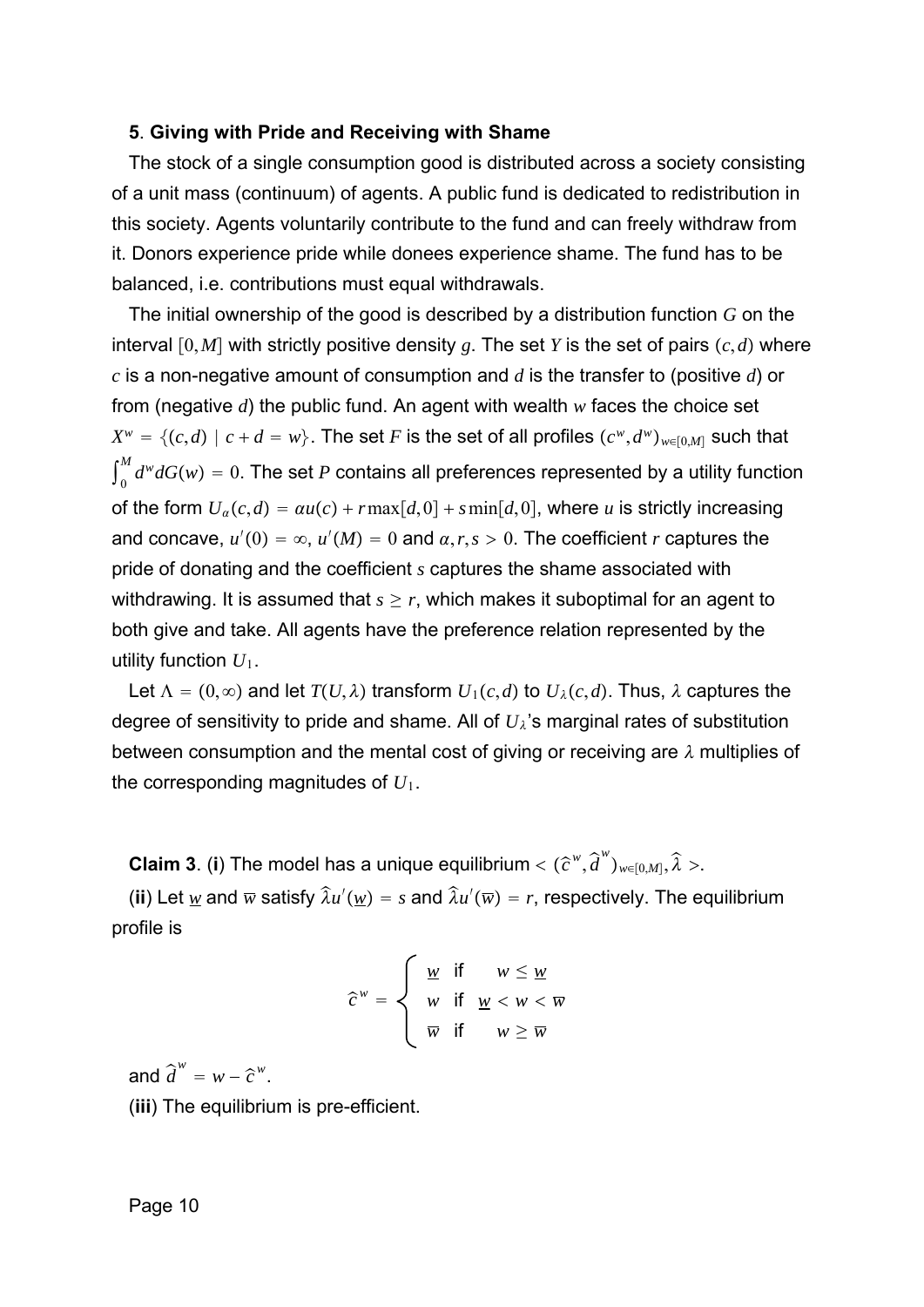**Proof**: (**i**) & (**ii**). Given  $w \in [0,M]$  and  $\mu \in \Lambda$ , the assumptions on  $u$  imply that the agent's maximization problem has a unique optimal consumption choice  $c(w, \mu)$ . Let  $\Psi(\mu) = \int_0^{\mu}$ *M*<sub>∩</sub>  $\int_{0}^{M} [c(w,\mu) - w] dG(w)$ , i.e. the excess demand for consumption given  $\mu$ . Since  $c(w, \mu)$  is continuous and increasing in  $\mu$ , so is  $\Psi(\mu)$ . For  $\mu$  near 0,  $\Psi(\mu) < 0$ and for large  $\mu$ ,  $\Psi(\mu) > 0$ . Let  $\widehat{\lambda}$  be the unique value such that  $\Psi($  $\hat{z}$  $\widehat{\lambda}$ ) = 0. The assumptions on *u* guarantee the existence of unique values  $w$  and  $\overline{w}$  satisfying  $\hat{z}$  $\widehat{\lambda}u'(\underline{w}) = s$  and  $\widehat{\lambda}u'(\overline{w}) = r$ , respectively. Then, <  $(\widehat{c}^w, \widehat{d})$ *d w* ,  $\hat{\lambda}$  > where  $\hat{c}^w = c(w, \lambda)$ and  $\widehat{d}^w = w - \widehat{c}^w$  is an equilibrium.

(iii) Consider an equilibrium  $\langle (c^w, d^w), \lambda \rangle$  with  $\lambda > 1$ . Given the fundamental preferences, each agent  $w$  weakly prefers to consume less than  $c(w)$  and depending on *w* prefers to receive less or donate more. Therefore, a Pareto-superior allocation would have to weakly lower everybody's consumption. But this contradicts the feasibility that requires exact budget balance of the public fund (and precludes disposal). An analogous argument holds for the case of  $\lambda < 1$ .

Note that when  $r = s$ , in the unique equilibrium all agents consume the same amount  $\int_0^M wdG(w)$ .

#### **6**. **Discussion**

**A**. **Game version**. In the model and the examples, each agent chooses his action optimally ignoring the actions of others. The social norms expressed by  $\lambda$ adjust to assure that agents' choices satisfy the feasibility constraint. This approach is in the spirit of competitive equilibrium, but the idea of equilibrating adjustment of preferences is of course just as relevant for environments with strategic interaction. A game version of the model differs from the "competitive" version in that the preferences of each agent are over profiles of actions of all agents. The set *F* may be viewed here as a collection of acceptable or desirable profiles (e.g., Pareto optimal or equitable) in the sense that a play of profiles outside *F* generate pressure on the preferences to adjust. The equilibrium concept is modified accordingly. An equilibrium is a pair  $<( \widehat{x}^i)_{i \in N},$  $\hat{z}$  $\widehat{\lambda}$  > such that:  $(\widehat{x}^1,\dots \widehat{x}^N)\succcurlyeq _{\widehat{\lambda}}^i(\widehat{x}^1,\dots y^i,\dots,\widehat{x}^N)$  for all  $y^i\in X^i$  and  $(\widehat{x}^i)\in F.$  Thus, equilibrium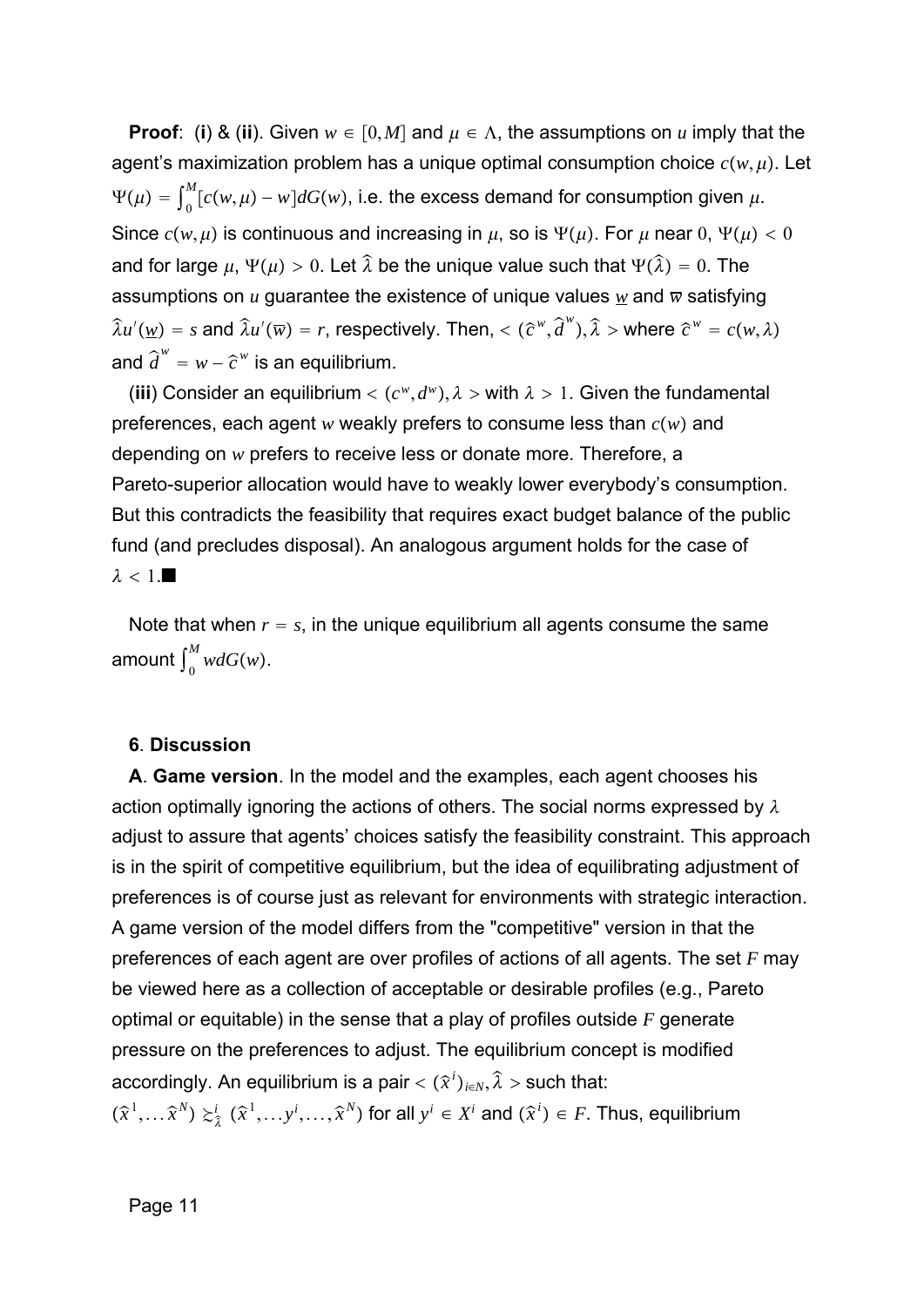imposes a standard Nash equilibrium condition on the agents' action profile with respect to the endogenously determined preferences and the equilibrium is in the set of acceptable profiles.

**B**. **Comments on the Literature**. The paper is related to the literature on endogenous evolution of preferences (e.g., Dekel, Ely and Yilankaya (2007) and Alger and Weibull (2016)). Whereas that literature looks at dynamic evolution of preferences conducive to social interaction, we look at static equilibrium resolution of resource allocation problems.

The paper is also somewhat related to the literature on the use of honors to incentivize agents (e.g., Benabou and Tirole (2003), Tirole (2016) and Dubey and Geanakoplos (2017)) or the role of status in the allocation of labor across occupations (Fershtman, Murphy and Weiss (1996)). These models feature agents who value the attainment of "status" within their peer group. Their preferences over status and other goods are exogenously fixed as in conventional economic models. It is the status associated with the different actions that is determined within these models, either via the emergence of an equilibrium convention or via deliberate design by a principal. In contrast, in our approach, the preferences adjust endogenously (in a specific uniform fashion) to equilibrate the economy. This role of the preferences as endogenous equilibrating instruments is the main qualitative difference between our model and theirs.

The idea of endogenous preference change has been considered in different areas of economics. Since these literatures are vast, diverse and quite distant from our work, we avoid throwing in a few random references. But let us discuss in general terms the relationship between our approach and the main ideas of those other approaches. One strand of this literature looks at the causes and consequences of preference changes induced by, for example, addiction, habitual behavior, advertising, and fashions. Roughly speaking, the "technology" that induces the preference change at the individual level is taken as given (e.g., the effect of addictive substance consumption) and the outcomes that emerge in their presence are examined. In contrast, in our approach the preference change is a social phenomenon that responds to resource pressures and serves in a harmonizing role reminiscent of the role of prices in a competitive market.

Another strand looks at deliberate strategic manipulation of the preferences that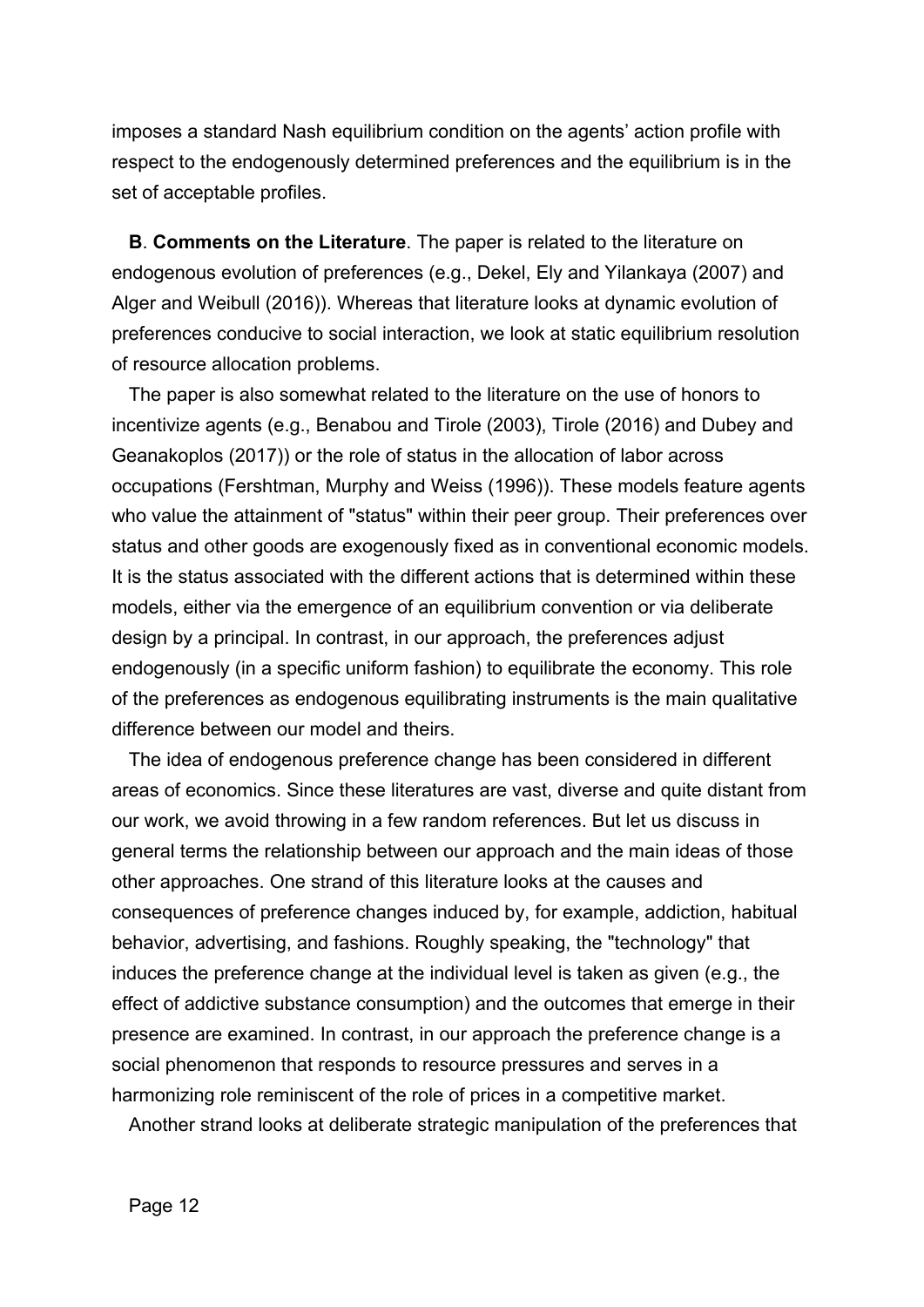is inherent to the two-stage game model. The main element of these models is each player's strategic selection (in the first stage) of her own second stage preferences to affect favorably the equilibrium, anticipating the selections made by others. This is obviously different from the nature and role of the preference change in our model, where the changes in preferences are not chosen by the agents, they affect all the agents in the same way and they emerge in response to pressures to equilibrate a social allocation problem.